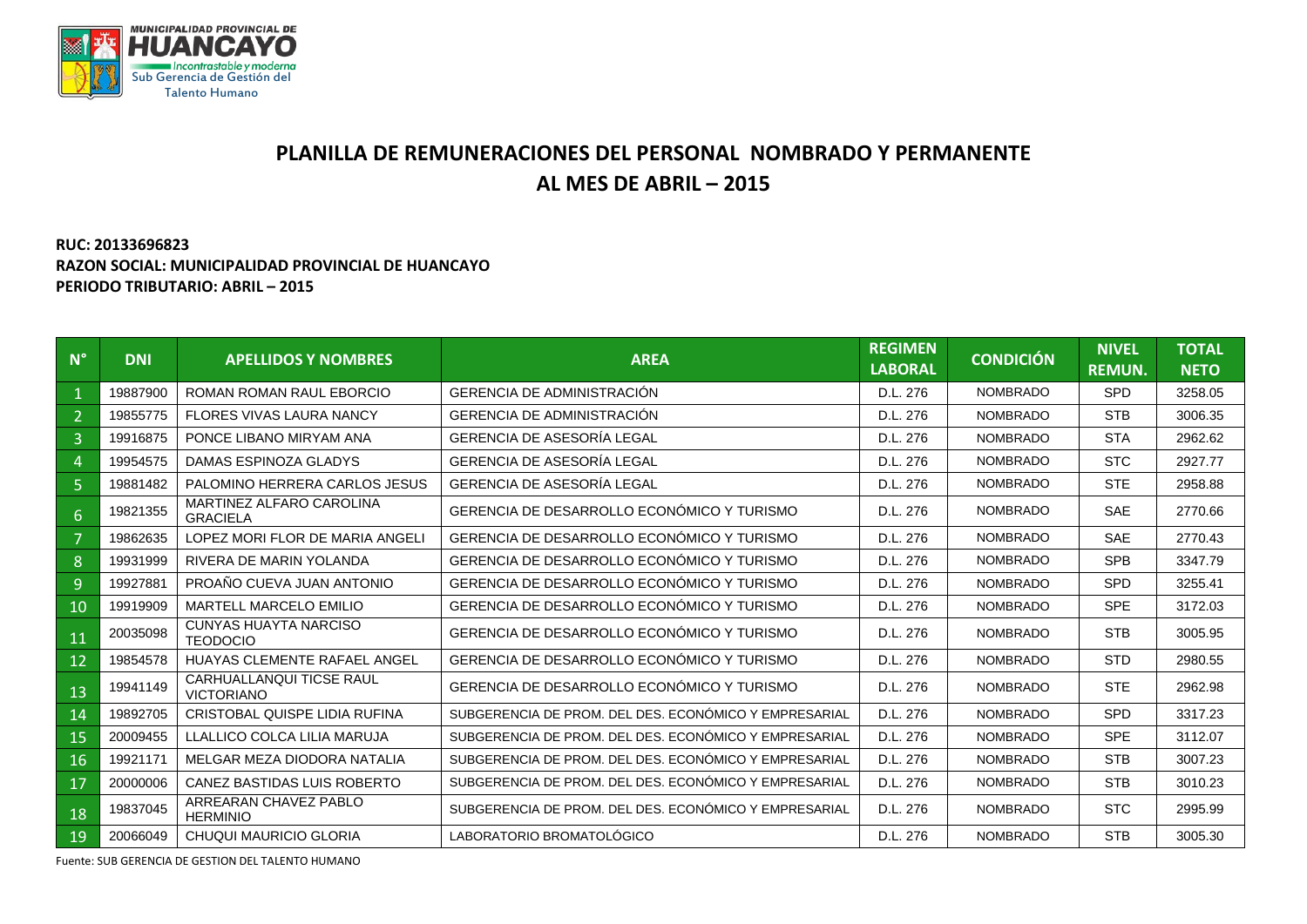

| 20 | 19834582 | <b>JARA CHOQUE ELIZABETH</b>                      | <b>GERENCIA DE DESARROLLO SOCIAL</b>                | D.L. 276 | <b>NOMBRADO</b> | <b>SAE</b> | 2766.56 |
|----|----------|---------------------------------------------------|-----------------------------------------------------|----------|-----------------|------------|---------|
| 21 | 19834909 | FERNANDEZ CORILLOCLLA MARIA<br><b>CLOTILDE</b>    | <b>GERENCIA DE DESARROLLO SOCIAL - ADULTO MAYOR</b> | D.L. 276 | <b>NOMBRADO</b> | <b>STC</b> | 2940.56 |
| 22 | 19822121 | MARTINEZ RIOS MAYELA HAYDEE                       | <b>GERENCIA DE DESARROLLO SOCIAL - ADULTO MAYOR</b> | D.L. 276 | <b>NOMBRADO</b> | <b>STF</b> | 2940.06 |
| 23 | 19891024 | ALEJOS FLORES LEONARDO                            | GERENCIA DE DESARROLLO SOCIAL - BIBLIOTECA          | D.L. 276 | <b>NOMBRADO</b> | <b>STA</b> | 3087.70 |
| 24 | 19850403 | HUANASCA GAMARRA ANDRES                           | GERENCIA DE DESARROLLO SOCIAL - BIBLIOTECA          | D.L. 276 | <b>NOMBRADO</b> | SAD        | 2790.96 |
| 25 | 19847987 | ROJAS CUICAPUSA HAYDEE ZOSIMA                     | <b>GERENCIA DE DESARROLLO SOCIAL - BIBLIOTECA</b>   | D.L. 276 | <b>NOMBRADO</b> | <b>SPD</b> | 3176.51 |
| 26 | 19847438 | CARHUAMACA ROJAS NELLY ANA                        | <b>GERENCIA DE DESARROLLO SOCIAL - BIBLIOTECA</b>   | D.L. 276 | <b>NOMBRADO</b> | STB        | 2940.95 |
| 27 | 20011941 | CAMBORDA PEINADO NILZA<br><b>HORTENSIA</b>        | GERENCIA DE DESARROLLO SOCIAL - BIBLIOTECA          | D.L. 276 | <b>NOMBRADO</b> | STB        | 3007.23 |
| 28 | 19924799 | SANCHEZ SALAZAR MARIA ESTHER                      | <b>GERENCIA DE DESARROLLO SOCIAL - DEMUNA</b>       | D.L. 276 | <b>NOMBRADO</b> | <b>SPD</b> | 6508.58 |
| 29 | 19877007 | MENDOZA TICSE LOURDES VILMA                       | DEPORTES Y RECREACIÓN                               | D.L. 276 | <b>NOMBRADO</b> | <b>STA</b> | 3036.33 |
| 30 | 19916694 | CHACON PEREZ JUANA BEATRIZ                        | GERENCIA DE DESARROLLO SOCIAL - POLIDEPORTIVO       | D.L. 276 | <b>NOMBRADO</b> | <b>SAE</b> | 2770.19 |
| 31 | 19848436 | LAZO BENAVIDES RONY OSWALDO                       | GERENCIA DE DESARROLLO SOCIAL - POLIDEPORTIVO       | D.L. 276 | <b>NOMBRADO</b> | SPD        | 3580.17 |
| 32 | 19999319 | <b>GARAY ALDANA DAVID MARCOS</b>                  | GERENCIA DE DESARROLLO SOCIAL - POLIDEPORTIVO       | D.L. 276 | <b>NOMBRADO</b> | <b>STA</b> | 3087.47 |
| 33 | 19859443 | LEON ROMERO JOSE LEONCIO                          | <b>GERENCIA DE DESARROLLO URBANO Y TERRITORIAL</b>  | D.L. 276 | <b>NOMBRADO</b> | <b>SPD</b> | 3255.17 |
| 34 | 20011972 | <b>GRANADOS FLORES ARMANDO SAID</b>               | <b>GERENCIA DE DESARROLLO URBANO Y TERRITORIAL</b>  | D.L. 276 | <b>NOMBRADO</b> | <b>SPD</b> | 3251.57 |
| 35 | 20035246 | CAMARENA VDA, DE ENRIQUEZ<br>ANGELICA CARMEN      | <b>GERENCIA DE DESARROLLO URBANO Y TERRITORIAL</b>  | D.L. 276 | <b>NOMBRADO</b> | <b>SPE</b> | 3234.99 |
| 36 | 19815147 | <b>HUARINGA COMUN PILAR</b>                       | <b>GERENCIA DE DESARROLLO URBANO Y TERRITORIAL</b>  | D.L. 276 | <b>NOMBRADO</b> | <b>STB</b> | 3007.23 |
| 37 | 19816959 | PAREDES CHUCOS HUGO ARMONICO                      | <b>GERENCIA DE DESARROLLO URBANO Y TERRITORIAL</b>  | D.L. 276 | <b>NOMBRADO</b> | <b>STB</b> | 3007.23 |
| 38 | 20087415 | <b>MALAGA INFANTES TOMAS IVAN</b>                 | GERENCIA DE DESARROLLO URBANO Y TERRITORIAL         | D.L. 276 | <b>NOMBRADO</b> | <b>STE</b> | 2962.98 |
| 39 | 19855013 | ANCHIRAICO VALLADARES AVENCIO<br><b>CUPERTINO</b> | <b>DEFENSA CIVIL</b>                                | D.L. 276 | <b>NOMBRADO</b> | <b>STD</b> | 2916.45 |
| 40 | 19857017 | <b>INGA VELIZ FIDEL SANTOS</b>                    | <b>DEFENSA CIVIL</b>                                | D.L. 276 | <b>NOMBRADO</b> | <b>STF</b> | 2875.79 |
| 41 | 19826980 | CANESSA VILCAHUAMAN OSCAR<br><b>PASCUAL</b>       | GERENCIA DE OBRAS PUBLICAS                          | D.L. 276 | <b>NOMBRADO</b> | <b>SPC</b> | 3264.04 |
| 42 | 19854437 | DONAYRE BORJAS JORGE<br>CELEDONIO                 | GERENCIA DE OBRAS PÚBLICAS                          | D.L. 276 | <b>NOMBRADO</b> | <b>SPD</b> | 3245.17 |
| 43 | 19862175 | CARRANZA COTERA ABEL FIDEL                        | <b>GERENCIA DE OBRAS PÚBLICAS</b>                   | D.L. 276 | <b>NOMBRADO</b> | STE.       | 2896.75 |
| 44 | 19864802 | ARTICA HUAYNARUPAY SIMEON<br><b>JUVENCIO</b>      | POLICIA MUNICIPAL                                   | D.L. 276 | <b>NOMBRADO</b> | STE.       | 2962.98 |
| 45 | 19909166 | <b>ROJAS GONZALES WALTER</b>                      | POLICIA MUNICIPAL                                   | D.L. 276 | <b>NOMBRADO</b> | <b>STF</b> | 2940.06 |
| 46 | 19807042 | PEREZ YARIN BERNARDO DOMINGO                      | <b>SERENAZGO</b>                                    | D.L. 276 | <b>NOMBRADO</b> | <b>STB</b> | 2957.62 |
| 47 | 19993438 | <b>BACA QUISPE JOSE EDGAR</b>                     | <b>SERENAZGO</b>                                    | D.L. 276 | <b>NOMBRADO</b> | <b>STC</b> | 2993.22 |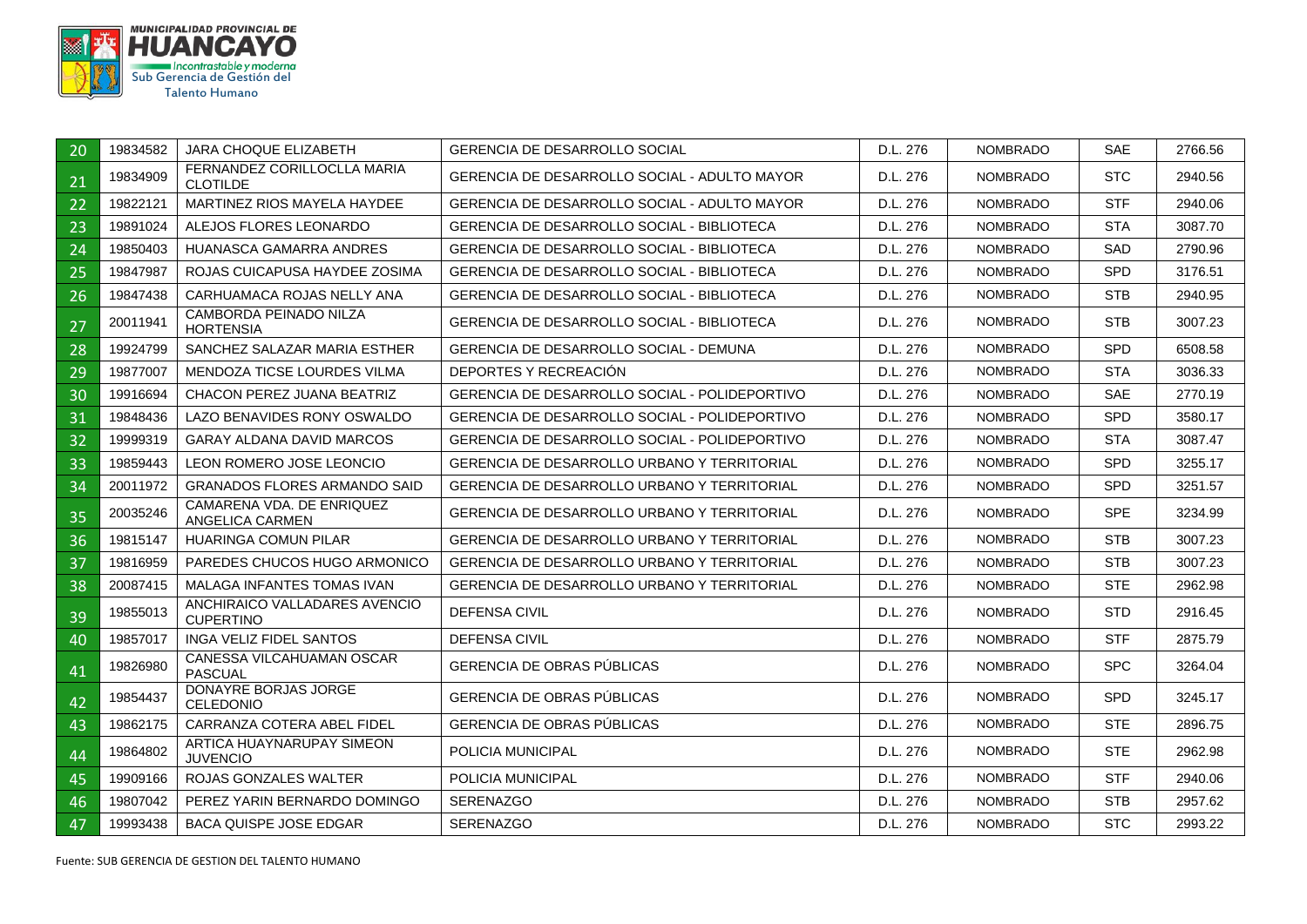

| 48 | 19858036 | HUARINGA ROSALES MELINDA<br><b>MARCELA</b>       | <b>GERENCIA DE PLANEAMIENTO Y PRESUPUESTO</b>       | D.L. 276 | <b>NOMBRADO</b> | <b>SAE</b> | 2770.64 |
|----|----------|--------------------------------------------------|-----------------------------------------------------|----------|-----------------|------------|---------|
| 49 | 19849981 | MORALES ZUBILETE BASILISA                        | <b>GERENCIA DE PLANEAMIENTO Y PRESUPUESTO</b>       | D.L. 276 | <b>NOMBRADO</b> | <b>SPB</b> | 3283.83 |
| 50 | 20405892 | <b>GARCIA RODRIGUEZ ANA MERCEDES</b>             | <b>GERENCIA DE PLANEAMIENTO Y PRESUPUESTO</b>       | D.L. 276 | <b>NOMBRADO</b> | <b>STC</b> | 3002.10 |
| 51 | 19849435 | PELAYES CHUMPITAZI ESTRELLA<br><b>SOCORRO</b>    | GERENCIA DE SECRETARÍA GENERAL                      | D.L. 276 | <b>NOMBRADO</b> | <b>SAE</b> | 2770.66 |
| 52 | 19991076 | <b>FLORES ORELLANA LUCIA</b>                     | GERENCIA DE SECRETARÍA GENERAL                      | D.L. 276 | <b>NOMBRADO</b> | <b>SAE</b> | 2707.22 |
| 53 | 20011790 | SALGUERANO DIAZ VICTORIA ROSA                    | <b>GERENCIA DE SECRETARÍA GENERAL</b>               | D.L. 276 | <b>NOMBRADO</b> | <b>SAE</b> | 2707.22 |
| 54 | 19806489 | POMAYAY VILCHEZ JULIO CESAR                      | GERENCIA DE SECRETARÍA GENERAL                      | D.L. 276 | <b>NOMBRADO</b> | <b>SPA</b> | 3212.64 |
| 55 | 19841331 | SULLA AYBAR DIOSCORO BAUDILIO                    | GERENCIA DE SECRETARÍA GENERAL                      | D.L. 276 | <b>NOMBRADO</b> | SPD        | 3176.51 |
| 56 | 19812883 | <b>MEZA CASTANEDA RUBEN JESUS</b>                | GERENCIA DE SECRETARÍA GENERAL                      | D.L. 276 | <b>NOMBRADO</b> | <b>STF</b> | 2943.94 |
| 57 | 20020586 | <b>LEON PARIONA ELIZABETH AYDEE</b>              | GERENCIA DE SECRETARÍA GENERAL - SALA REGIDORES     | D.L. 276 | <b>NOMBRADO</b> | <b>SAE</b> | 2766.56 |
| 58 | 07832202 | ROCA MENDOZA ADAN NESTOR                         | <b>GERENCIA DE TRÁNSITO Y TRANSPORTES</b>           | D.L. 276 | <b>NOMBRADO</b> | <b>STD</b> | 2983.66 |
| 59 | 20005985 | <b>CONDOR SANTIAGO WALTER</b><br><b>ANTONIO</b>  | GERENCIA DE TRÁNSITO Y TRANSPORTES                  | D.L. 276 | <b>NOMBRADO</b> | <b>STE</b> | 2958.88 |
| 60 | 19909075 | ESPINOZA LEON JORGE TEOFILO                      | <b>GERENCIA MUNICIPAL</b>                           | D.L. 276 | <b>NOMBRADO</b> | <b>SPB</b> | 3200.72 |
| 61 | 20010184 | ARAUJO MEDRANO HECTOR<br><b>FERNANDO</b>         | <b>GERENCIA MUNICIPAL</b>                           | D.L. 276 | <b>NOMBRADO</b> | <b>SPB</b> | 3323.35 |
| 62 | 20012645 | NUNEZ SOLIS ALFREDO JORGE                        | <b>GERENCIA MUNICIPAL</b>                           | D.L. 276 | <b>NOMBRADO</b> | <b>STD</b> | 2986.29 |
| 63 | 19981639 | ANDAMAYO BALBIN TEOFILO                          | GERENCIA SERV. PÚBLICOS LOCALES Y GESTIÓN AMBIENTAL | D.L. 276 | <b>NOMBRADO</b> | <b>SAC</b> | 2805.96 |
| 64 | 19806664 | <b>CRISOSTOMO AGREDA JORGE</b><br><b>ALBERTO</b> | GERENCIA SERV. PÚBLICOS LOCALES Y GESTIÓN AMBIENTAL | D.L. 276 | <b>NOMBRADO</b> | SPD        | 3297.78 |
| 65 | 19802143 | URTECHO FLORES MARIA LUISA ELBA                  | GERENCIA SERV. PÚBLICOS LOCALES Y GESTIÓN AMBIENTAL | D.L. 276 | <b>NOMBRADO</b> | <b>STB</b> | 6019.06 |
| 66 | 20012809 | MELGAR MEZA MARIA ELENA                          | GERENCIA SERV. PÚBLICOS LOCALES Y GESTIÓN AMBIENTAL | D.L. 276 | <b>NOMBRADO</b> | <b>STB</b> | 2979.14 |
| 67 | 19998472 | POSADAS CANO FIDENCIANO<br><b>LEOPOLDO</b>       | UNIDAD DE AGUA POTABLE                              | D.L. 276 | <b>NOMBRADO</b> | <b>STB</b> | 3006.13 |
| 68 | 19996931 | <b>COLONIO FABIAN ELSA EMILIA</b>                | <b>REGISTRO CIVIL</b>                               | D.L. 276 | <b>NOMBRADO</b> | <b>SAA</b> | 2614.70 |
| 69 | 19832977 | CARBAJAL CORILLOCLLA EDGAR<br><b>NICANOR</b>     | <b>REGISTRO CIVIL</b>                               | D.L. 276 | <b>NOMBRADO</b> | <b>SAC</b> | 2808.25 |
| 70 | 19824421 | ALONSO LAURA SIMEON RUFINO                       | INSTITUTO DE LA JUVENTUD Y LA CULTURA               | D.L. 276 | <b>NOMBRADO</b> | <b>SPC</b> | 3264.04 |
| 71 | 19810691 | RAMIREZ AMARO LEONOR JUANA                       | INSTITUTO DE LA JUVENTUD Y LA CULTURA               | D.L. 276 | <b>NOMBRADO</b> | SPD        | 3302.46 |
| 72 | 19842851 | QUISPE VILCA HERMENEGILDO                        | INSTITUTO DE LA JUVENTUD Y LA CULTURA               | D.L. 276 | <b>NOMBRADO</b> | <b>STC</b> | 5992.44 |
| 73 | 19853244 | <b>MARTINEZ CANCHARI LIDIA SIXTA</b>             | INSTITUTO DE LA JUVENTUD Y LA CULTURA               | D.L. 276 | <b>NOMBRADO</b> | <b>STD</b> | 2980.84 |
| 74 | 19828155 | NINAMANGO ROJAS ELENA ROSA                       | INSTITUTO PROMOCIÓN E INVERSIÓN PRIVADA Y CTI       | D.L. 276 | <b>NOMBRADO</b> | <b>STA</b> | 2962.62 |
| 75 | 20029065 | <b>HIDALGO BALVIN SONIA ROSA</b>                 | ÓRGANO DE CONTROL INTERNO                           | D.L. 276 | <b>NOMBRADO</b> | <b>SPC</b> | 3185.10 |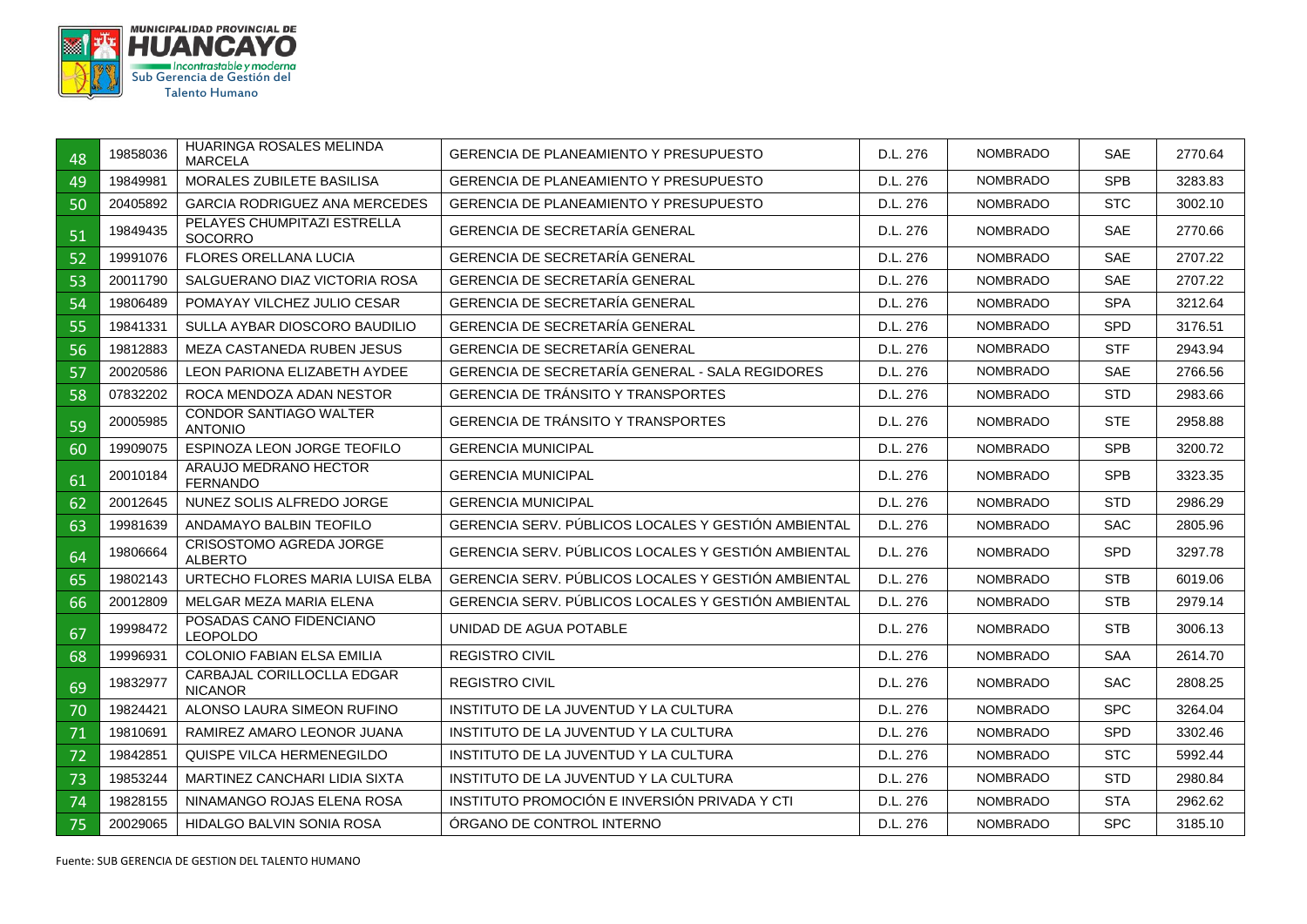

| 76  | 19940819 | CARHUAMACA MENDOZA ESTELA<br><b>MODESTA</b>         | SUBGERENCIA DE CONTABILIDAD Y COSTOS       | D.L. 276 | <b>NOMBRADO</b>   | <b>SAA</b> | 2774.12 |
|-----|----------|-----------------------------------------------------|--------------------------------------------|----------|-------------------|------------|---------|
| 77  | 19921388 | SALAZAR CABANILLAS JESUS                            | SUBGERENCIA DE CONTABILIDAD Y COSTOS       | D.L. 276 | <b>NOMBRADO</b>   | <b>SPC</b> | 3289.08 |
| 78  | 19801079 | HERRERA CAJAS JORGE LUIS                            | SUBGERENCIA DE CONTABILIDAD Y COSTOS       | D.L. 276 | <b>NOMBRADO</b>   | <b>SPD</b> | 3251.29 |
| 79  | 19904032 | CORDOVA INGA DIGNA MARTHA                           | SUBGERENCIA DE CONTABILIDAD Y COSTOS       | D.L. 276 | <b>NOMBRADO</b>   | <b>SPD</b> | 3251.76 |
| 80  | 19859871 | <b>HUAROC CUBA VICTOR ALEJANDRO</b>                 | SUBGERENCIA DE CONTABILIDAD Y COSTOS       | D.L. 276 | <b>NOMBRADO</b>   | <b>STC</b> | 2992.12 |
| 81  | 20010906 | VISURRAGA CAMARGO MARIA ELENA                       | SUBGERENCIA DE CONTABILIDAD Y COSTOS       | D.L. 276 | <b>NOMBRADO</b>   | <b>STE</b> | 2962.39 |
| 82  | 19834215 | CHUQUIPUIMA RICSE LUCIA ANTONIA                     | SUBGERENCIA DE CONTABILIDAD Y COSTOS       | D.L. 276 | <b>NOMBRADO</b>   | <b>STF</b> | 2940.94 |
| 83  | 19853043 | MERINO RIVERA JUANA PASCUALA                        | SUBGERENCIA DE FINANZAS Y TESORERÍA        | D.L. 276 | <b>NOMBRADO</b>   | <b>STC</b> | 2951.15 |
| 84  | 19883992 | VILCAHUAMAN VILCAHUAMAN<br><b>LEONCIO MARCELINO</b> | SUBGERENCIA DE FINANZAS Y TESORERÍA        | D.L. 276 | <b>NOMBRADO</b>   | <b>STC</b> | 3295.84 |
| 85  | 19860789 | CASTILLO PORTILLO INOSENTA<br><b>MERCEDES</b>       | SUBGERENCIA DE FINANZAS Y TESORERIA - CAJA | D.L. 276 | <b>NOMBRADO</b>   | <b>STC</b> | 3188.62 |
| 86  | 19855436 | <b>GUTIERREZ GALVEZ FRANCISCO</b>                   | SUBGERENCIA DE FINANZAS Y TESORERÍA - CAJA | D.L. 276 | <b>NOMBRADO</b>   | <b>STE</b> | 5925.96 |
| 87  | 19852148 | CAMARGO HINOJOSA JULIA ROSA                         | SUBGERENCIA DE GESTIÓN AMBIENTAL           | D.L. 276 | <b>NOMBRADO</b>   | <b>SAE</b> | 2773.70 |
| 88  | 19978857 | HUARACA ROJAS LEONARDO JUSTO                        | SUBGERENCIA DE GESTIÓN DEL TALENTO HUMANO  | D.L. 276 | <b>NOMBRADO</b>   | <b>SPD</b> | 3255.17 |
| 89  | 19920455 | SANTIVANEZ LAZON DE SANTANA<br>ANA LUZ              | SUBGERENCIA DE GESTIÓN DEL TALENTO HUMANO  | D.L. 276 | <b>NOMBRADO</b>   | <b>STA</b> | 3126.72 |
| 90  | 19850067 | VILCAPOMA NESTAREZ SIMOR FELIX                      | SUBGERENCIA DE GESTIÓN DEL TALENTO HUMANO  | D.L. 276 | <b>NOMBRADO</b>   | <b>STB</b> | 2940.95 |
| 91  | 19911657 | <b>MENDIOLA OCHANTE LUIS</b><br><b>FERNANDO</b>     | SUBGERENCIA DE GESTION DEL TALENTO HUMANO  | D.L. 276 | <b>NOMBRADO</b>   | <b>STB</b> | 2968.26 |
| 92  | 19853320 | MAURICIO BARZOLA ELSA MARIA                         | SUBGERENCIA DE LOGÍSTICA                   | D.L. 276 | <b>NOMBRADO</b>   | <b>SPE</b> | 3181.64 |
| 93  | 19928397 | <b>FLOR MONTES ROSA MARIA ISABEL</b>                | SUBGERENCIA DE LOGISTICA                   | D.L. 276 | <b>NOMBRADO</b>   | <b>STA</b> | 3035.46 |
| 94  | 19855926 | SOTOMAYOR SALVATIERRA LUIS<br><b>DONATO</b>         | <b>BIENES PATRIMONIALES</b>                | D.L. 276 | <b>NOMBRADO</b>   | <b>STB</b> | 2940.95 |
| 95  | 20023063 | MIGUEL LIZARRAGA MIRIAM JUANA                       | <b>BIENES PATRIMONIALES</b>                | D.L. 276 | <b>NOMBRADO</b>   | <b>STD</b> | 2980.43 |
| 96  | 19850199 | SOTO MENDIZABAL CONSUELO                            | <b>BIENES PATRIMONIALES</b>                | D.L. 276 | <b>NOMBRADO</b>   | <b>STE</b> | 2959.10 |
| 97  | 19862370 | ROMERO MENDOZA MAXIMO FELIX                         | <b>BIENES PATRIMONIALES</b>                | D.L. 276 | <b>NOMBRADO</b>   | <b>STE</b> | 2962.98 |
| 98  | 19996881 | DOLORIER RIVERA NILA ELIZABETH                      | SUBGERENCIA DE PROGRAMACIÓN E INVERSIONES  | D.L. 276 | <b>NOMBRADO</b>   | <b>SPA</b> | 3293.34 |
| 99  | 19958912 | MEZA MORENO WILFREDO SANTIAGO                       | SUBGERENCIA DE PROGRAMACIÓN E INVERSIONES  | D.L. 276 | <b>NOMBRADO</b>   | <b>SPB</b> | 3203.72 |
| 100 | 19877563 | ARAUJO PORRAS ARTURO                                | SUBGERENCIA DE PROGRAMACIÓN E INVERSIONES  | D.L. 276 | <b>NOMBRADO</b>   | <b>STA</b> | 3087.47 |
| 101 | 19854599 | ÑAÑA TORRES FLUMENCIO                               | <b>CENTRO MEDICO MUNICIPAL</b>             | D.L. 728 | <b>PERMANENTE</b> | <b>SAB</b> | 2620.82 |
| 102 | 19857293 | ARTEAGA LEON VICTOR                                 | <b>CENTRO MEDICO MUNICIPAL</b>             | D.L. 728 | <b>PERMANENTE</b> | <b>SAB</b> | 2636.87 |
| 103 | 20020242 | <b>HUAMAN LAZO JESUS</b>                            | <b>CENTRO MEDICO MUNICIPAL</b>             | D.L. 728 | <b>PERMANENTE</b> | SAB        | 2710.96 |
| 104 | 19902347 | ORIHUELA LAZO LILA                                  | GERENCIA DE DESARROLLO ECONÓMICO Y TURISMO | D.L. 728 | PERMANENTE        | <b>SAA</b> | 2700.84 |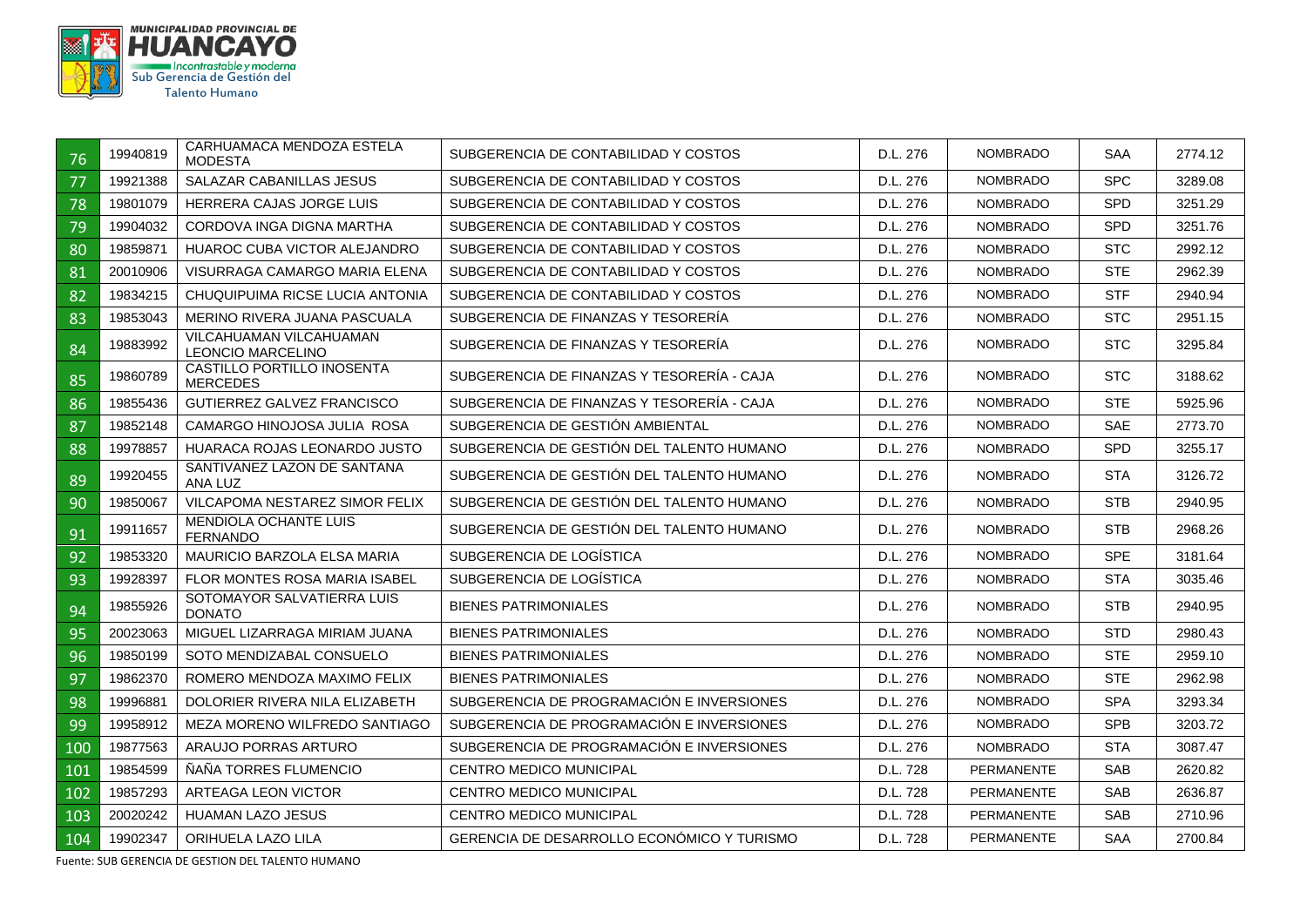

| 105 | 19814054 | ACHAS QUISPE FIDEL                            | GERENCIA DE DESARROLLO ECONÓMICO Y TURISMO            | D.L. 728 | <b>PERMANENTE</b> | SAB.       | 2754.56 |
|-----|----------|-----------------------------------------------|-------------------------------------------------------|----------|-------------------|------------|---------|
| 106 | 19834491 | <b>VILLEGAS GIRON GUIDO</b>                   | GERENCIA DE DESARROLLO ECONOMICO Y TURISMO            | D.L. 728 | <b>PERMANENTE</b> | <b>SAB</b> | 2426.24 |
| 107 | 19853484 | BALBUENA GUARNIZ ROBERTO<br>SEGUNDO           | GERENCIA DE DESARROLLO ECONÓMICO Y TURISMO            | D.L. 728 | <b>PERMANENTE</b> | SAB.       | 2620.82 |
| 108 | 20028294 | CONDORI SILVA JORGE RAUL                      | GERENCIA DE DESARROLLO ECONÓMICO Y TURISMO            | D.L. 728 | <b>PERMANENTE</b> | <b>SAB</b> | 2952.26 |
| 109 | 20107235 | CASTRO PIMENTEL SERGIO                        | GERENCIA DE DESARROLLO ECONÓMICO Y TURISMO            | D.L. 728 | <b>PERMANENTE</b> | SAB.       | 2695.82 |
| 110 | 20028666 | LA ROSA MORENO MANUEL RAUL                    | GERENCIA DE DESARROLLO ECONÓMICO Y TURISMO            | D.L. 728 | <b>PERMANENTE</b> | <b>SAC</b> | 2747.33 |
| 111 | 19926923 | RUIZ ARBIZU EVELINE MIRIAM                    | SUBGERENCIA DE PROM. DEL DES. ECONÓMICO Y EMPRESARIAL | D.L. 728 | <b>PERMANENTE</b> | <b>SAB</b> | 2754.56 |
| 112 | 20045614 | RAMIREZ CHAVEZ JOSE GERARDO                   | SUBGERENCIA DE PROM. DEL DES. ECONÓMICO Y EMPRESARIAL | D.L. 728 | <b>PERMANENTE</b> | <b>SAB</b> | 2695.82 |
| 113 | 19963081 | NIETO CHUQUILLANQUI LUIS<br>ALEJANDRO         | GERENCIA DE DESARROLLO SOCIAL - ADULTO MAYOR          | D.L. 728 | PERMANENTE        | SAB.       | 2695.79 |
| 114 | 19843820 | AGUIRRE SANCHEZ ODON                          | GERENCIA DE DESARROLLO SOCIAL - BIBLIOTECA            | D.L. 728 | <b>PERMANENTE</b> | <b>SAB</b> | 2806.46 |
| 115 | 19854510 | LAZO DE LA CRUZ LALY CARMEN                   | <b>GERENCIA DE DESARROLLO SOCIAL - BIBLIOTECA</b>     | D.L. 728 | <b>PERMANENTE</b> | <b>SAB</b> | 2683.86 |
| 116 | 19855949 | <b>TAPIA SUAREZ GUILLERMO</b>                 | <b>GERENCIA DE DESARROLLO SOCIAL - BIBLIOTECA</b>     | D.L. 728 | <b>PERMANENTE</b> | <b>SAB</b> | 2754.56 |
| 117 | 25638865 | ROJAS BALDEON VIRGINIA                        | <b>GERENCIA DE DESARROLLO SOCIAL - BIBLIOTECA</b>     | D.L. 728 | <b>PERMANENTE</b> | <b>SAC</b> | 2751.10 |
| 118 | 20045074 | ANDAMAYO CARHUAMACA AGUSTIN<br><b>ANTONIO</b> | GERENCIA DE DESARROLLO SOCIAL - DEMUNA                | D.L. 728 | <b>PERMANENTE</b> | <b>SAB</b> | 2754.56 |
| 119 | 19805047 | YAURI SIHUINCHA JULIO                         | DEPORTES Y RECREACIÓN                                 | D.L. 728 | <b>PERMANENTE</b> | <b>SAB</b> | 2683.00 |
| 120 | 19877042 | CHILENO OCHOA FELIX                           | GERENCIA DE DESARROLLO URBANO Y TERRITORIAL           | D.L. 728 | <b>PERMANENTE</b> | SAB.       | 2759.33 |
| 121 | 19884271 | OLIVERA PACHECO ROBERTO                       | <b>GERENCIA DE DESARROLLO URBANO Y TERRITORIAL</b>    | D.L. 728 | <b>PERMANENTE</b> | SAB.       | 2754.56 |
| 122 | 20000531 | ALLENDE ROJAS ANDRES ROMAN                    | <b>GERENCIA DE DESARROLLO URBANO Y TERRITORIAL</b>    | D.L. 728 | <b>PERMANENTE</b> | <b>SAC</b> | 2744.39 |
| 123 | 20063688 | ALEJANDRO HUANUCO YESENIA LIZ                 | CATASTRO URBANO                                       | D.L. 728 | <b>PERMANENTE</b> | <b>SAB</b> | 2620.82 |
| 124 | 19917861 | MEZA GALLARDO ANTENOR CIRO                    | <b>DEFENSA CIVIL</b>                                  | D.L. 728 | <b>PERMANENTE</b> | <b>SAB</b> | 2679.56 |
| 125 | 19961370 | OSORES CARDENAS ADMELIANO<br><b>MARINO</b>    | DEFENSA CIVIL                                         | D.L. 728 | <b>PERMANENTE</b> | SAB.       | 2683.88 |
| 126 | 20023961 | <b>MORAN MOLINA TEODORO</b>                   | <b>DEFENSA CIVIL</b>                                  | D.L. 728 | <b>PERMANENTE</b> | <b>SAB</b> | 2692.38 |
| 127 | 19828649 | CERVANTES DELGADILLO OSCAR                    | DEFENSA CIVIL                                         | D.L. 728 | <b>PERMANENTE</b> | <b>SAC</b> | 2684.89 |
| 128 | 19830775 | WARTHON QUINTANA HUGO                         | GERENCIA DE OBRAS PUBLICAS                            | D.L. 728 | <b>PERMANENTE</b> | SAB.       | 2683.66 |
| 129 | 19854402 | FLORES ORELLANA LUCIO                         | <b>GERENCIA DE OBRAS PÚBLICAS</b>                     | D.L. 728 | <b>PERMANENTE</b> | SAB.       | 2692.38 |
| 130 | 19929904 | SANABRIA VILLALVA WENCESLAO<br><b>MELECIO</b> | GERENCIA DE OBRAS PUBLICAS                            | D.L. 728 | <b>PERMANENTE</b> | SAB.       | 2758.88 |
| 131 | 19944629 | MEZCUA GARCIA PEDRO MOISES                    | <b>GERENCIA DE OBRAS PUBLICAS</b>                     | D.L. 728 | <b>PERMANENTE</b> | SAB        | 2684.33 |
| 132 | 19810333 | DEL RIO ORELLANA ANGEL<br><b>SEMINARIO</b>    | GERENCIA DE OBRAS PÚBLICAS                            | D.L. 728 | <b>PERMANENTE</b> | <b>SAC</b> | 5494.28 |
| 133 | 40808753 | PALIAN CARDENAS JUAN CARLOS                   | LABORATORIO BROMATOLOGICO                             | D.L. 728 | <b>PERMANENTE</b> | SAB.       | 2696.48 |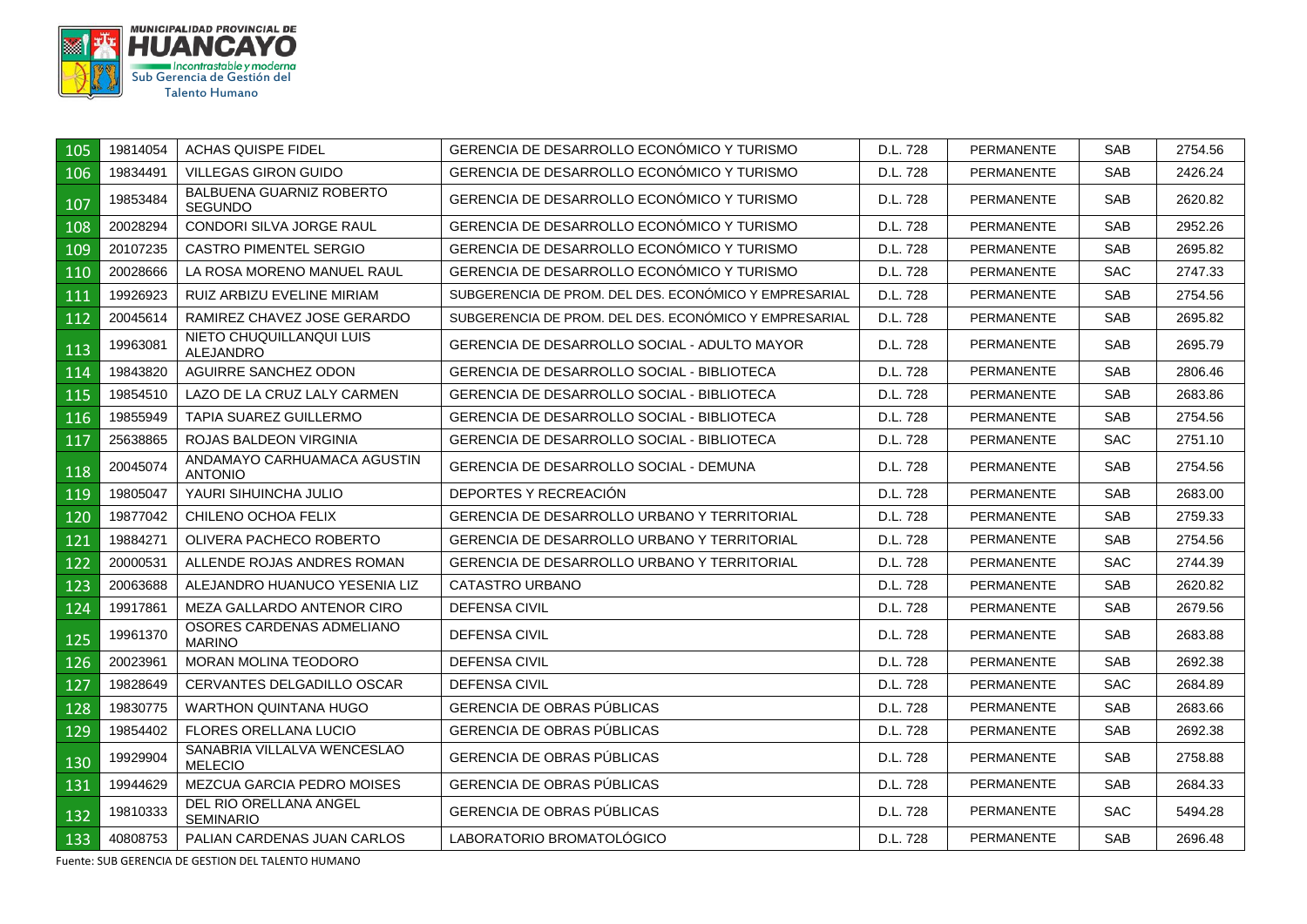

| 134 | 19853104 | <b>MORAN RIVERA EMILIO</b>                          | POLICIA MUNICIPAL                                   | D.L. 728 | <b>PERMANENTE</b> | <b>SAB</b> | 2758.88 |
|-----|----------|-----------------------------------------------------|-----------------------------------------------------|----------|-------------------|------------|---------|
| 135 | 19901884 | HUAMANLAZO VILLAVERDE DAVID                         | <b>POLICIA MUNICIPAL</b>                            | D.L. 728 | <b>PERMANENTE</b> | <b>SAB</b> | 2692.38 |
| 136 | 19855312 | QUISPE ROJAS OVIDIO AMADIO                          | <b>POLICIA MUNICIPAL</b>                            | D.L. 728 | <b>PERMANENTE</b> | <b>SAC</b> | 2747.14 |
| 137 | 19837011 | HUAMAN LAZO ORIOL ALEJANDRO                         | <b>POLICIA MUNICIPAL</b>                            | D.L. 728 | PERMANENTE        | <b>SAB</b> | 2754.56 |
| 138 | 19856663 | ALDANA CHAVEZ MIGUEL ARLES                          | <b>GERENCIA DE PLANEAMIENTO Y PRESUPUESTO</b>       | D.L. 728 | <b>PERMANENTE</b> | <b>SAB</b> | 2754.56 |
| 139 | 20899541 | CAPCHA DELGADO GUILLERMO                            | <b>GERENCIA DE PROCURADURÍA MUNICIPAL</b>           | D.L. 728 | <b>PERMANENTE</b> | SAB        | 2754.56 |
| 140 | 19843233 | LANDEO MATOS ELIANA MARITZA                         | GERENCIA DE SECRETARÍA GENERAL - SALA REGIDORES     | D.L. 728 | <b>PERMANENTE</b> | <b>SAA</b> | 2773.84 |
| 141 | 19837382 | YARUPAYTAN VIVANCO MILANIA<br><b>ESTRELLA</b>       | TRAMITE DOCUMENTARIO Y ARCHIVO CENTRAL              | D.L. 728 | <b>PERMANENTE</b> | SAB        | 2758.88 |
| 142 | 19845276 | MENDOZA AVENDANO EDUARDO<br><b>PEDRO</b>            | TRAMITE DOCUMENTARIO Y ARCHIVO CENTRAL              | D.L. 728 | <b>PERMANENTE</b> | <b>SAB</b> | 2710.51 |
| 143 | 19824786 | MOLINA GUTIERREZ JUANA                              | TRÁMITE DOCUMENTARIO Y ARCHIVO CENTRAL              | D.L. 728 | <b>PERMANENTE</b> | <b>SAC</b> | 5250.90 |
| 144 | 19877415 | UNOCC CHOJE VICENTE                                 | TRÁMITE DOCUMENTARIO Y ARCHIVO CENTRAL              | D.L. 728 | PERMANENTE        | <b>SAC</b> | 2681.44 |
| 145 | 19841071 | VILA LA SERNA NILO EDGAR                            | GERENCIA DE TRÁNSITO Y TRANSPORTES                  | D.L. 728 | <b>PERMANENTE</b> | <b>SAA</b> | 2710.25 |
| 146 | 19812838 | RAMOS ARCOS CESAR                                   | <b>GERENCIA DE TRÁNSITO Y TRANSPORTES</b>           | D.L. 728 | <b>PERMANENTE</b> | <b>SAB</b> | 2758.88 |
| 147 | 19994034 | TOMAS SEDANO NEBER MARTINIANO                       | GERENCIA DE TRÁNSITO Y TRANSPORTES                  | D.L. 728 | <b>PERMANENTE</b> | <b>SAB</b> | 2760.13 |
| 148 | 20018873 | YARASCA LOPEZ DALILA EUGENIA                        | <b>GERENCIA DE TRÁNSITO Y TRANSPORTES</b>           | D.L. 728 | <b>PERMANENTE</b> | <b>SAB</b> | 2777.51 |
| 149 | 20031170 | ESPINOZA VALLADOLID LIDIA                           | <b>GERENCIA MUNICIPAL</b>                           | D.L. 728 | <b>PERMANENTE</b> | <b>SAB</b> | 2695.82 |
| 150 | 23272661 | CANTURIN ORELLANA ALBERTO RAUL                      | <b>GERENCIA MUNICIPAL</b>                           | D.L. 728 | <b>PERMANENTE</b> | <b>SAB</b> | 2754.56 |
| 151 | 20005106 | MUNGUIA SOLDEVILLA ROCIO<br><b>GULNARA</b>          | GERENCIA SERV. PÚBLICOS LOCALES Y GESTIÓN AMBIENTAL | D.L. 728 | <b>PERMANENTE</b> | <b>SAA</b> | 2773.34 |
| 152 | 19855470 | ALFARO ROJAS PRUDENCIO TEOFILO                      | GERENCIA SERV. PÚBLICOS LOCALES Y GESTIÓN AMBIENTAL | D.L. 728 | <b>PERMANENTE</b> | <b>SAB</b> | 5509.12 |
| 153 | 20021725 | HUARINGA COMUN NORMA                                | GERENCIA SERV. PÚBLICOS LOCALES Y GESTIÓN AMBIENTAL | D.L. 728 | <b>PERMANENTE</b> | <b>SAB</b> | 2754.56 |
| 154 | 19815178 | LIMACHE ROJAS JULIO AUGUSTO                         | UNIDAD DE AGUA POTABLE                              | D.L. 728 | <b>PERMANENTE</b> | <b>SAB</b> | 2679.56 |
| 155 | 19806448 | <b>HUARI CHULLUNCUY PATRICIO</b>                    | UNIDAD DE AGUA POTABLE                              | D.L. 728 | <b>PERMANENTE</b> | <b>SAB</b> | 2758.00 |
| 156 | 20024185 | ÑAHUINCOPA BALA JULIO CESAR                         | UNIDAD DE AGUA POTABLE                              | D.L. 728 | <b>PERMANENTE</b> | <b>SAC</b> | 2744.39 |
| 157 | 19990270 | NUÑEZ SOLIS AUGUSTO                                 | COMPLEJO RECREACIONAL CERRITO DE LA LIBERTAD        | D.L. 728 | <b>PERMANENTE</b> | <b>SAB</b> | 2692.23 |
| 158 | 19831545 | PEREZ CANO RICARDO                                  | PARQUE IDENTIDAD WANKA                              | D.L. 728 | <b>PERMANENTE</b> | <b>SAA</b> | 2773.84 |
| 159 | 19818239 | <b>LEON QUISPE EMILIO</b>                           | PARQUE IDENTIDAD WANKA                              | D.L. 728 | <b>PERMANENTE</b> | <b>SAB</b> | 2760.07 |
| 160 | 19855374 | <b>CARRION CORILLOCLLA SILVIO</b><br><b>ANSELMO</b> | PARQUE IDENTIDAD WANKA                              | D.L. 728 | <b>PERMANENTE</b> | <b>SAB</b> | 2711.32 |
| 161 | 19831526 | YAURI CHOCCE FELIX                                  | PARQUE IDENTIDAD WANKA                              | D.L. 728 | <b>PERMANENTE</b> | <b>SAC</b> | 2756.04 |
| 162 | 19905066 | NAVARRO ROJAS AUGUSTO ANDRES                        | PARQUE IDENTIDAD WANKA                              | D.L. 728 | <b>PERMANENTE</b> | <b>SAC</b> | 2742.82 |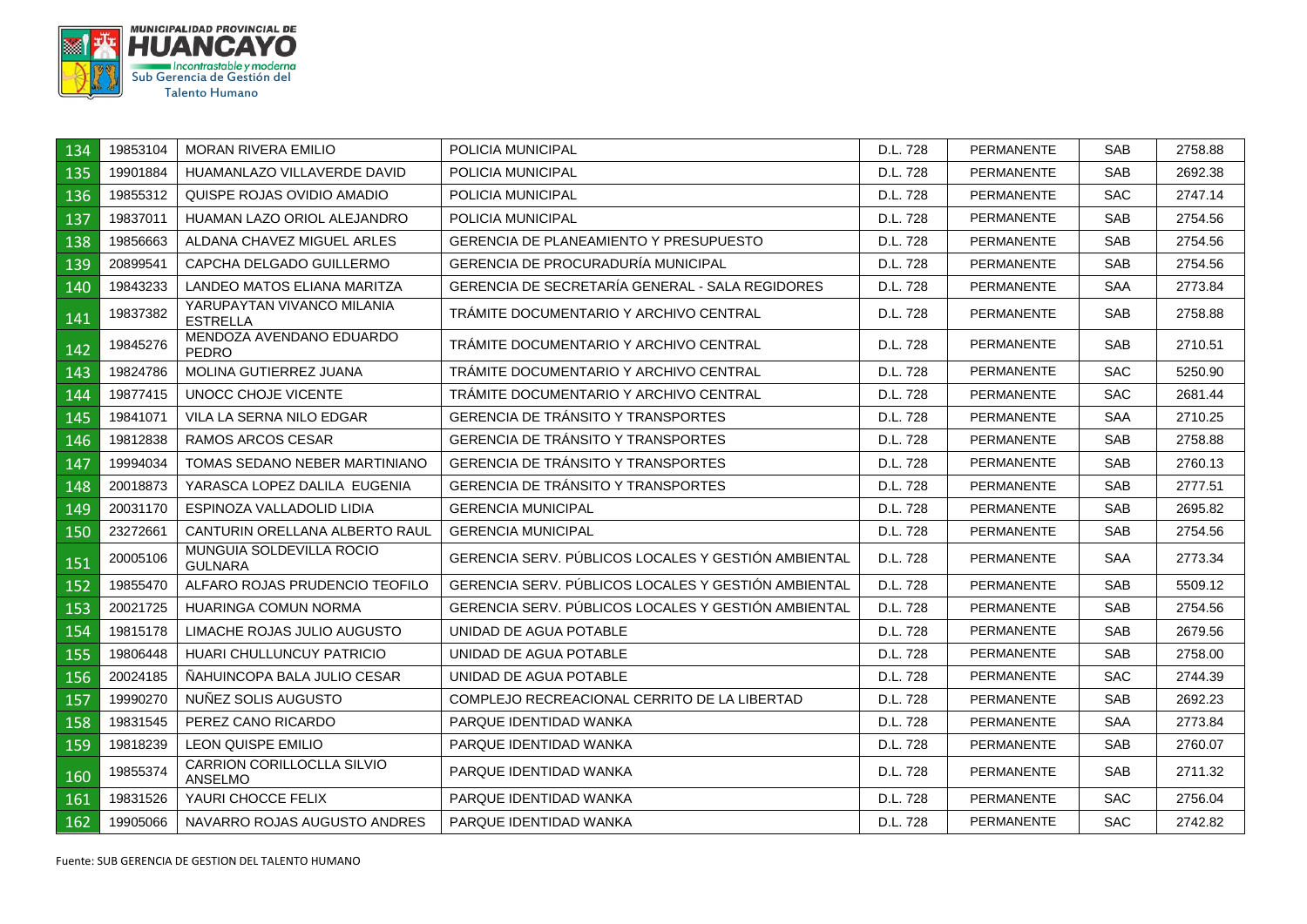

| 163 | 19806446 | AUJATOMA HUAMAN MODESTO                     | PARQUES Y JARDINES                                            | D.L. 728 | <b>PERMANENTE</b> | SAB.       | 2632.47 |
|-----|----------|---------------------------------------------|---------------------------------------------------------------|----------|-------------------|------------|---------|
| 164 | 19807819 | AGUIRRE AGUIRRE BARTOLOME                   | PARQUES Y JARDINES                                            | D.L. 728 | <b>PERMANENTE</b> | SAB        | 2683.88 |
| 165 | 19812204 | ANGUIS PEREZ ALBERTO                        | PARQUES Y JARDINES                                            | D.L. 728 | <b>PERMANENTE</b> | <b>SAB</b> | 2620.82 |
| 166 | 19829492 | <b>BALBIN QUISPE DIONISIO ABRAHAM</b>       | PARQUES Y JARDINES                                            | D.L. 728 | <b>PERMANENTE</b> | <b>SAB</b> | 2617.38 |
| 167 | 19811882 | SANCHEZ TAYPE SEFERINO                      | PARQUES Y JARDINES                                            | D.L. 728 | <b>PERMANENTE</b> | SAB.       | 2757.11 |
| 168 | 19815434 | LOPEZ COZ JORGE LUIS                        | PARQUES Y JARDINES                                            | D.L. 728 | <b>PERMANENTE</b> | SAB.       | 2679.56 |
| 169 | 19836157 | LICAPA CUSIATADO VALENTIN                   | PARQUES Y JARDINES                                            | D.L. 728 | <b>PERMANENTE</b> | <b>SAB</b> | 2711.19 |
| 170 | 19850194 | CARBAJAL ROJAS SATURNINO                    | PARQUES Y JARDINES                                            | D.L. 728 | <b>PERMANENTE</b> | <b>SAB</b> | 2636.58 |
| 171 | 19853224 | QUISPE HUARCAYA MARCOS                      | PARQUES Y JARDINES                                            | D.L. 728 | <b>PERMANENTE</b> | SAB        | 2759.63 |
| 172 | 19888974 | VELITA HUARACA JUAN TEODORO                 | PARQUES Y JARDINES                                            | D.L. 728 | <b>PERMANENTE</b> | <b>SAB</b> | 2636.19 |
| 173 | 19891797 | HUINCHO HUAYRA HILARIO                      | PARQUES Y JARDINES                                            | D.L. 728 | <b>PERMANENTE</b> | SAB        | 5273.16 |
| 174 | 19980449 | CARHUAMACA GARCIA TORIBIO<br><b>JOAQUIN</b> | PARQUES Y JARDINES                                            | D.L. 728 | <b>PERMANENTE</b> | <b>SAB</b> | 2770.53 |
| 175 | 19982172 | POMA ROJAS TOLOMEO RAFAEL                   | PARQUES Y JARDINES                                            | D.L. 728 | <b>PERMANENTE</b> | <b>SAB</b> | 2761.27 |
| 176 | 19987433 | CANCHANYA HUAMAN HIPOLITO                   | PARQUES Y JARDINES                                            | D.L. 728 | <b>PERMANENTE</b> | SAB.       | 2685.07 |
| 177 | 20084042 | DE LA CRUZ MATAMOROS<br>ALEJANDRO           | PARQUES Y JARDINES                                            | D.L. 728 | <b>PERMANENTE</b> | SAB.       | 5532.42 |
| 178 | 19813473 | YAURI RIVERA ZENOVIO                        | PARQUES Y JARDINES                                            | D.L. 728 | <b>PERMANENTE</b> | <b>SAC</b> | 2747.14 |
| 179 | 19981327 | LOZANO REMUZGO AMADOR                       | PARQUES Y JARDINES                                            | D.L. 728 | <b>PERMANENTE</b> | <b>SAC</b> | 2742.82 |
| 180 | 19807807 | REVATTA ESPINOZA GABRIEL                    | <b>REGISTRO CIVIL</b>                                         | D.L. 728 | <b>PERMANENTE</b> | SAB        | 2692.38 |
| 181 | 40401691 | CANTO IBARRA ALEJANDRO                      | <b>REGISTRO CIVIL</b>                                         | D.L. 728 | <b>PERMANENTE</b> | SAB.       | 2754.56 |
| 182 | 20077443 | RODRIGUEZ GOMEZ GERONOMIO                   | <b>REGISTRO CIVIL</b>                                         | D.L. 728 | <b>PERMANENTE</b> | <b>SAB</b> | 2754.56 |
| 183 | 19827133 | MEZA MALLMA ALFONSO ARMANDO                 | INSTITUTO DE LA JUVENTUD Y LA CULTURA                         | D.L. 728 | <b>PERMANENTE</b> | SAA        | 2773.84 |
| 184 | 10516151 | CRISTOBAL AGUIRRE EDWIN JESUS               | INSTITUTO DE LA JUVENTUD Y LA CULTURA                         | D.L. 728 | <b>PERMANENTE</b> | SAB        | 2696.16 |
| 185 | 19834751 | TERBULLINO LEDESMA JOSE<br><b>LEONCIO</b>   | INSTITUTO DE LA JUVENTUD Y LA CULTURA                         | D.L. 728 | <b>PERMANENTE</b> | SAB.       | 2695.82 |
| 186 | 19855364 | ESQUIVEL SOTO ALFONSO                       | INSTITUTO DE LA JUVENTUD Y LA CULTURA                         | D.L. 728 | <b>PERMANENTE</b> | SAB        | 2684.76 |
| 187 | 19927935 | SOTO MAYTA SAUL                             | SUBGERENCIA ACOND. TERRITORIAL Y HABILTACIÓN<br><b>URBANA</b> | D.L. 728 | PERMANENTE        | SAB.       | 4031.18 |
| 188 | 19825388 | GALARZA HURTADO DORIS FLOR                  | SUBGERENCIA DE COMUNICACIONES                                 | D.L. 728 | <b>PERMANENTE</b> | <b>SAA</b> | 2772.98 |
| 189 | 19821479 | MARTINEZ VASQUEZ LEONCIO<br><b>ALFREDO</b>  | SUBGERENCIA DE CONTABILIDAD Y COSTOS                          | D.L. 728 | <b>PERMANENTE</b> | SAB        | 2679.56 |
| 190 | 19914094 | <b>BRAVO RAMOS OLINDA EUFRACINA</b>         | SUBGERENCIA DE CONTABILIDAD Y COSTOS                          | D.L. 728 | <b>PERMANENTE</b> | <b>SAB</b> | 2685.78 |
| 191 | 19944840 | YARIN ALVARADO LILIA AMALIA                 | SUBGERENCIA DE EDIFICACIONES                                  | D.L. 728 | PERMANENTE        | SAB        | 2754.56 |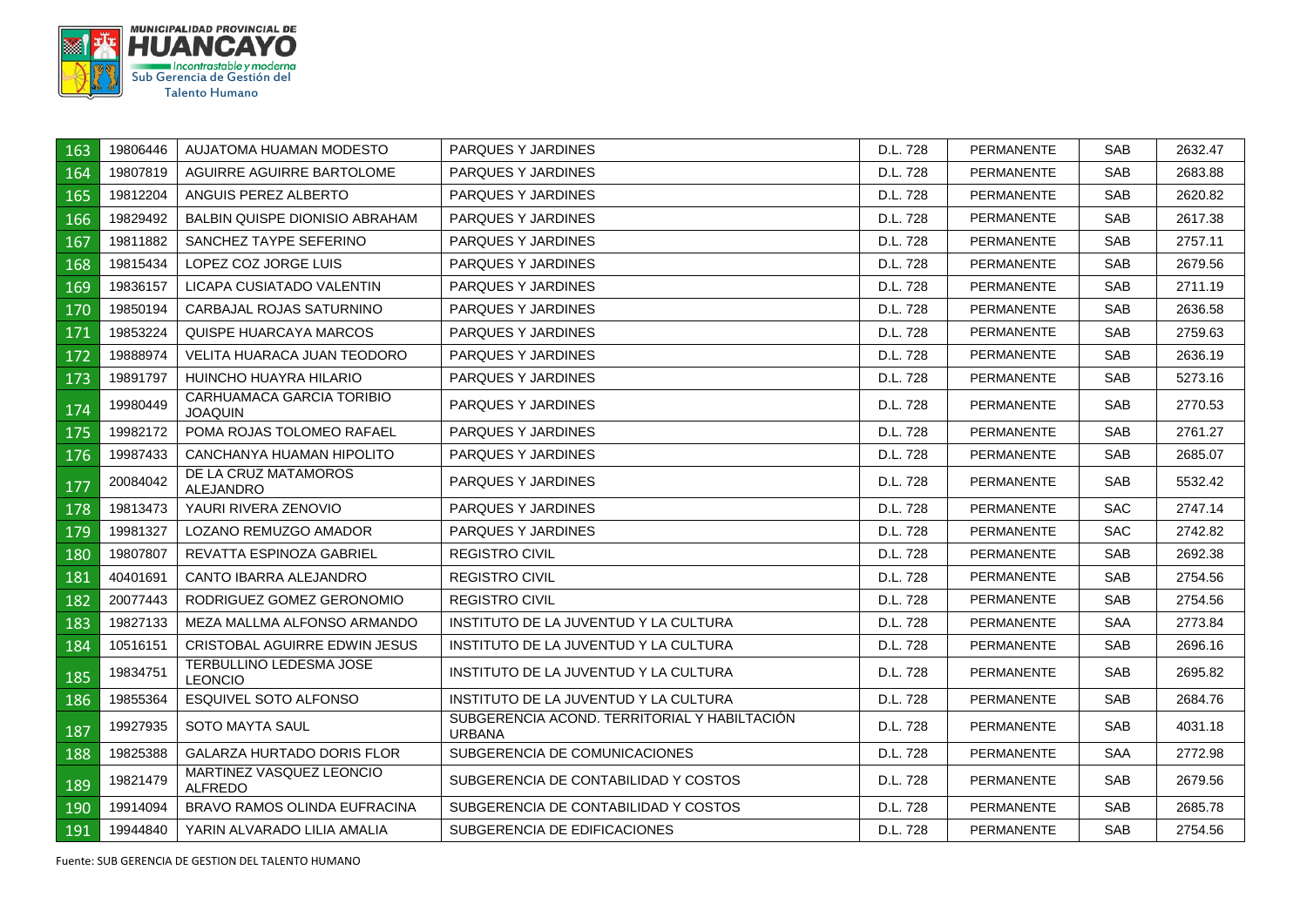

| 192 | 19845240 | <b>CACERES ORTIZ ISMAEL</b>                          | SUBGERENCIA DE FINANZAS Y TESORERIA                           | D.L. 728 | <b>PERMANENTE</b> | <b>SAB</b> | 5517.76 |
|-----|----------|------------------------------------------------------|---------------------------------------------------------------|----------|-------------------|------------|---------|
| 193 | 19859011 | HUAYLLASCO CLEMENTE JUANA<br><b>ADELINA</b>          | SUBGERENCIA DE FINANZAS Y TESORERÍA                           | D.L. 728 | <b>PERMANENTE</b> | <b>SAB</b> | 3041.70 |
| 194 | 20060008 | ORDONEZ CONTRERAS ROBINSON                           | SUBGERENCIA DE FINANZAS Y TESORERÍA                           | D.L. 728 | <b>PERMANENTE</b> | <b>SAB</b> | 2754.56 |
| 195 | 19929649 | <b>GARCIA CHUMPITASI ELIZABETH</b><br><b>ROSARIO</b> | SUBGERENCIA DE GESTIÓN AMBIENTAL                              | D.L. 728 | <b>PERMANENTE</b> | <b>SAB</b> | 2713.91 |
| 196 | 19846806 | <b>CORILLOCLLA VILCHEZ JAVIER</b><br>ORLANDO         | LIMPIEZA PÚBLICA                                              | D.L. 728 | <b>PERMANENTE</b> | <b>SAB</b> | 2674.36 |
| 197 | 19827452 | LAURA ARECHE JUAN                                    | RELLENO SANITARIO                                             | D.L. 728 | <b>PERMANENTE</b> | <b>SAB</b> | 2683.88 |
| 198 | 19857314 | REYES SANCHEZ EDMUNDO                                | RELLENO SANITARIO                                             | D.L. 728 | <b>PERMANENTE</b> | <b>SAB</b> | 2754.56 |
| 199 | 44268860 | JAYO QUISPE DE CAMPOS MIRIAM<br><b>BETTY</b>         | <b>RELLENO SANITARIO</b>                                      | D.L. 728 | <b>PERMANENTE</b> | <b>SAB</b> | 2620.82 |
| 200 | 19826917 | CANTO IBARRA JUAN                                    | SUBGERENCIA DE GESTIÓN DEL TALENTO HUMANO                     | D.L. 728 | <b>PERMANENTE</b> | SAB        | 2758.88 |
| 201 | 19854622 | <b>IBARRA BUENO ROSA AMELIA</b>                      | SUBGERENCIA DE GESTIÓN DEL TALENTO HUMANO                     | D.L. 728 | <b>PERMANENTE</b> | <b>SAB</b> | 2679.56 |
| 202 | 19918720 | ZEVALLOS VILCAHUAMAN AMILCAR                         | SUBGERENCIA DE GESTIÓN DEL TALENTO HUMANO                     | D.L. 728 | <b>PERMANENTE</b> | <b>SAB</b> | 5536.38 |
| 203 | 19862394 | ALVAREZ LAGOS VICTOR ENEDINO                         | SUBGERENCIA DE GESTIÓN DEL TALENTO HUMANO                     | D.L. 728 | <b>PERMANENTE</b> | <b>SAC</b> | 2745.46 |
| 204 | 20021286 | ARMAS ARMAS OSLER ARTURO                             | SUBGERENCIA DE LOGÍSTICA                                      | D.L. 728 | <b>PERMANENTE</b> | <b>SAB</b> | 2702.38 |
| 205 | 19813827 | CAHUIN VALLADOLID SANTOS                             | SUBGERENCIA DE LOGÍSTICA                                      | D.L. 728 | <b>PERMANENTE</b> | <b>SAC</b> | 2747.14 |
| 206 | 20048425 | ALIAGA ISLA PAOLO FRANCISCO                          | SUBGERENCIA DE LOGÍSTICA - ALMACÉN CENTRAL                    | D.L. 728 | <b>PERMANENTE</b> | <b>SAB</b> | 2695.82 |
| 207 | 42261608 | <b>CHAMORRO TORRES MIGUEL ANGEL</b>                  | SUBGERENCIA DE LOGÍSTICA - ALMACÉN CENTRAL                    | D.L. 728 | <b>PERMANENTE</b> | <b>SAC</b> | 2609.89 |
| 208 | 19908887 | MACETAS RICRA ZOSIMO JUAN                            | SUBGERENCIA DE LOGÍSTICA - ALMACÉN GENERAL DE<br><b>OBRAS</b> | D.L. 728 | <b>PERMANENTE</b> | <b>SAA</b> | 2640.75 |
| 209 | 19809854 | JAYO CCAICO EULOGIO                                  | SUBGERENCIA DE LOGÍSTICA - ALMACÉN GENERAL DE<br><b>OBRAS</b> | D.L. 728 | <b>PERMANENTE</b> | <b>SAB</b> | 2683.88 |
| 210 | 19824462 | HUINCHO HUAYRA PORFIRIO                              | SUBGERENCIA DE LOGÍSTICA - ALMACÉN GENERAL DE<br><b>OBRAS</b> | D.L. 728 | <b>PERMANENTE</b> | <b>SAB</b> | 2723.91 |
| 211 | 19824727 | ACHCARAY JAYO ANDRES RICARDO                         | SUBGERENCIA DE LOGÍSTICA - ALMACÉN GENERAL DE<br><b>OBRAS</b> | D.L. 728 | <b>PERMANENTE</b> | <b>SAB</b> | 2760.45 |
| 212 | 19854450 | CABALLON FLORES JUAN DE DIOS                         | SUBGERENCIA DE LOGÍSTICA - ALMACÉN GENERAL DE<br><b>OBRAS</b> | D.L. 728 | <b>PERMANENTE</b> | <b>SAB</b> | 2686.58 |
| 213 | 19994626 | LANASCA ASPARRIN ZOSIMO                              | SUBGERENCIA DE LOGÍSTICA - ALMACÉN GENERAL DE<br><b>OBRAS</b> | D.L. 728 | <b>PERMANENTE</b> | <b>SAB</b> | 2679.56 |
| 214 | 20052771 | ESQUIVEL ROJAS EDGAR OSCAR                           | SUBGERENCIA DE LOGÍSTICA - ALMACÉN GENERAL DE<br><b>OBRAS</b> | D.L. 728 | <b>PERMANENTE</b> | <b>SAC</b> | 2742.82 |
| 215 | 23641889 | VALENZUELA AMANCAY ARTURO                            | <b>BIENES PATRIMONIALES</b>                                   | D.L. 728 | <b>PERMANENTE</b> | <b>SAB</b> | 2754.56 |
| 216 | 19819486 | ARIMBORGO DONAYRE JOSE LUIS                          | UNIDAD DE MANTENIMIENTO                                       | D.L. 728 | <b>PERMANENTE</b> | <b>SAA</b> | 5544.80 |
| 217 | 19806886 | SEDANO PALOMINO EULOGIO                              | UNIDAD DE MANTENIMIENTO                                       | D.L. 728 | <b>PERMANENTE</b> | <b>SAB</b> | 2759.76 |
| 218 | 19806985 | PORRAS BALBIN ALEJANDRO                              | UNIDAD DE MANTENIMIENTO                                       | D.L. 728 | <b>PERMANENTE</b> | <b>SAB</b> | 2636.94 |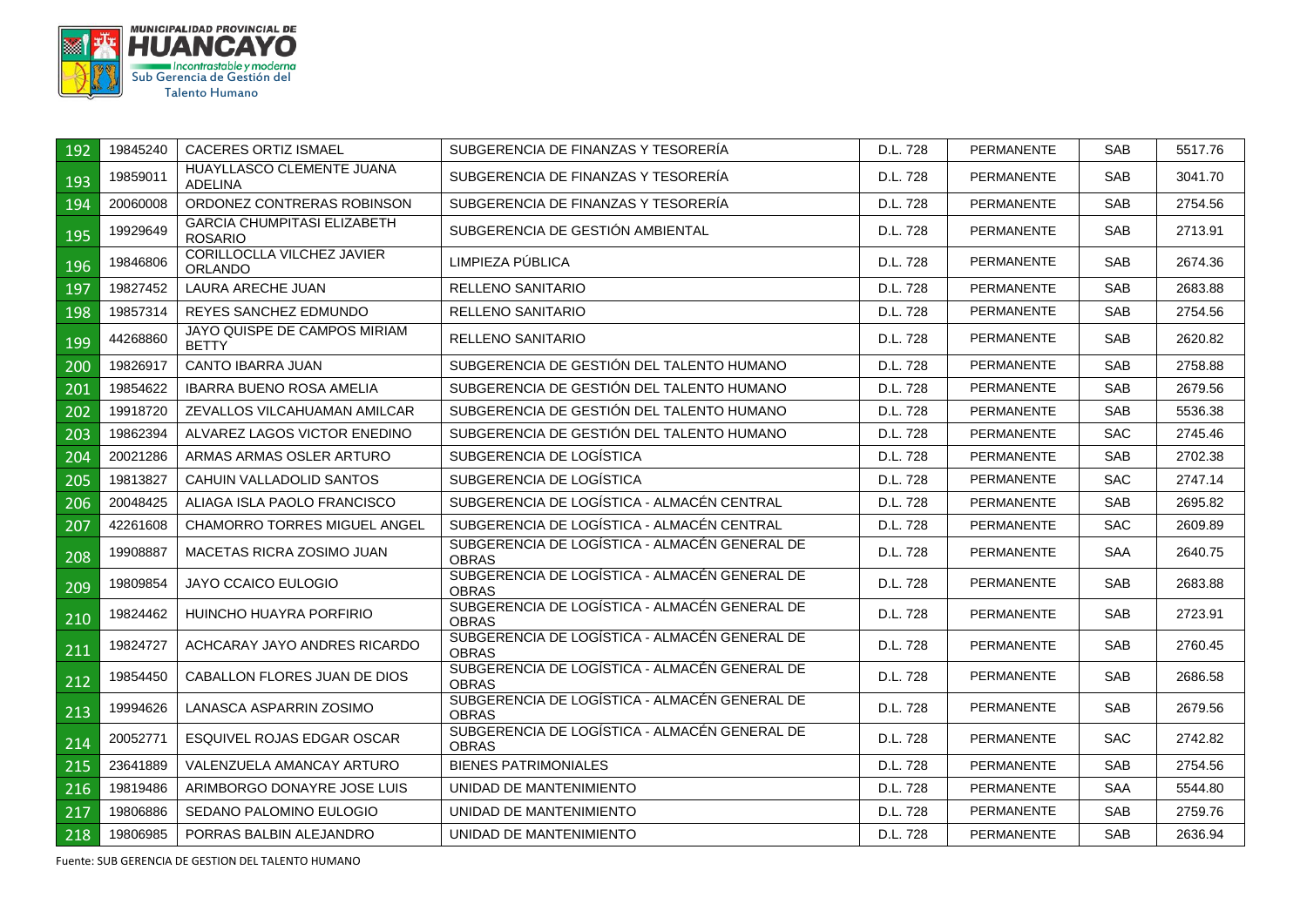

| 219 | 19813480 | TICLLACURI GODOY PABLO                    | UNIDAD DE MANTENIMIENTO                                           | D.L. 728 | <b>PERMANENTE</b> | SAB        | 2648.57 |
|-----|----------|-------------------------------------------|-------------------------------------------------------------------|----------|-------------------|------------|---------|
| 220 | 19829107 | SULCA MEJIA MARTIN                        | UNIDAD DE MANTENIMIENTO                                           | D.L. 728 | <b>PERMANENTE</b> | SAB        | 2758.88 |
| 221 | 19831566 | OLIVERA PACHECO FELIPE SANTIAGO           | UNIDAD DE MANTENIMIENTO                                           | D.L. 728 | <b>PERMANENTE</b> | <b>SAB</b> | 2683.88 |
| 222 | 19835368 | MENDOZA CHILENO HECTOR<br><b>MAXIMINO</b> | UNIDAD DE MANTENIMIENTO                                           | D.L. 728 | <b>PERMANENTE</b> | SAB        | 2684.33 |
| 223 | 19836427 | HERHUAY OLIVERA GUILLERMO                 | UNIDAD DE MANTENIMIENTO                                           | D.L. 728 | <b>PERMANENTE</b> | SAB        | 2758.88 |
| 224 | 19846660 | <b>ICHPAS MARCAS MARCELO</b>              | UNIDAD DE MANTENIMIENTO                                           | D.L. 728 | <b>PERMANENTE</b> | <b>SAB</b> | 2756.14 |
| 225 | 19878761 | LICAPA QUICHCA ANTONIO                    | UNIDAD DE MANTENIMIENTO                                           | D.L. 728 | PERMANENTE        | SAB        | 2685.45 |
| 226 | 19881514 | ATAYPOMA TRILLO MARCELINO                 | UNIDAD DE MANTENIMIENTO                                           | D.L. 728 | <b>PERMANENTE</b> | <b>SAB</b> | 2758.88 |
| 227 | 20089118 | CALISAYA MIRANDA VICTOR VIVIANO           | UNIDAD DE MANTENIMIENTO                                           | D.L. 728 | <b>PERMANENTE</b> | <b>SAB</b> | 2754.56 |
| 228 | 19827619 | MENDOZA COZ WALTER FREDDY                 | SUBGERENCIA DE TIC'S                                              | D.L. 728 | PERMANENTE        | SAB        | 2754.56 |
| 229 | 06055889 | CASIQUE LINARES ELSA                      | GERENCIA DE DESARROLLO ECONÓMICO Y TURISMO                        | D.L. 728 | REP.ORD.JUDICIAL  |            | 1290.00 |
| 230 | 19804985 | <b>CHAUPIS PRUDENCIO CARMELA</b>          | GERENCIA DE DESARROLLO ECONÓMICO Y TURISMO                        | D.L. 728 | REP.ORD.JUDICIAL  |            | 1944.00 |
| 231 | 19910995 | VALERIO GOMEZ EDGARDO ORACIO              | GERENCIA DE DESARROLLO ECONÓMICO Y TURISMO                        | D.L. 728 | REP.ORD.JUDICIAL  |            | 2681.44 |
| 232 | 20085124 | <b>GARCIA MONTERO ROSA</b>                | CASA DEL REGUGIO                                                  | D.L. 728 | REP.ORD.JUDICIAL  |            | 1959.00 |
| 233 | 19844870 | <b>ESPINOZA GARCIA MOISES</b>             | GERENCIA DE DESARROLLO SOCIAL - OMAPED                            | D.L. 728 | REP.ORD.JUDICIAL  |            | 1919.00 |
| 234 | 20032978 | <b>TRUCIOS PARIONA JUAN</b>               | <b>POLIDEPORTIVO</b>                                              | D.L. 728 | REP.ORD.JUDICIAL  |            | 3988.00 |
| 235 | 19830865 | VILLALBA ALFARO ALFREDO JOSE              | GERENCIA DE DESARROLLO URBANO Y TERRITORIAL                       | D.L. 728 | REP.ORD.JUDICIAL  |            | 2032.00 |
| 236 | 19977851 | SEDANO ARTEZANO OSCAR JAIME               | GERENCIA DE DESARROLLO URBANO Y TERRITORIAL                       | D.L. 728 | REP.ORD.JUDICIAL  |            | 1944.00 |
| 237 | 20053989 | ALVAREZ SAAVEDRA EDWIN ANGEL              | <b>GERENCIA DE OBRAS PÚBLICAS</b>                                 | D.L. 728 | REP.ORD.JUDICIAL  |            | 1284.00 |
| 238 | 20001865 | CENTENO SALAZAR JESUS                     | LABORATORIO BROMATOLÓGICO                                         | D.L. 728 | REP.ORD.JUDICIAL  |            | 3988.00 |
| 239 | 20107018 | DE LA CRUZ PEREZ MAGALY                   | LABORATORIO BROMATOLÓGICO                                         | D.L. 728 | REP.ORD.JUDICIAL  |            | 1944.00 |
| 240 | 19868389 | VILLANUEVA CASTILLO ELISEO<br>MANUEL      | GERENCIA DE TRÁNSITO Y TRANSPORTES                                | D.L. 728 | REP.ORD.JUDICIAL  |            | 1365.00 |
| 241 | 20106517 | PEREZ CLEMENTE SAUL ALBERTO               | GERENCIA DE TRÁNSITO Y TRANSPORTES                                | D.L. 728 | REP.ORD.JUDICIAL  |            | 1720.50 |
| 242 | 19994616 | PORRAS MARAVI CECILIA ELVIRA              | GERENCIA SERVICIOS PÚBLICOS LOCALES Y GESTIÓN<br>AMBIENTAL        | D.L. 728 | REP.ORD.JUDICIAL  |            | 1884.00 |
| 243 | 20038198 | LEGUIA PACHECO JUAN CARLOS                | GERENCIA SERVICIOS PÚBLICOS LOCALES Y GESTIÓN<br>AMBIENTAL        | D.L. 728 | REP.ORD.JUDICIAL  |            | 1884.00 |
| 244 | 20091111 | LAURA MUÑOZ HERMINIO                      | GERENCIA SERVICIOS PÚBLICOS LOCALES Y GESTIÓN<br><b>AMBIENTAL</b> | D.L. 728 | REP.ORD.JUDICIAL  |            | 2109.00 |
| 245 | 19813844 | <b>RIVERA VARGAS LUCAS</b>                | UNIDAD DE AGUA POTABLE                                            | D.L. 728 | REP.ORD.JUDICIAL  |            | 1720.00 |
| 246 | 19889791 | MEZA ZACARIAS LUIS CARLOS                 | UNIDAD DE AGUA POTABLE                                            | D.L. 728 | REP.ORD.JUDICIAL  |            | 1465.00 |
| 247 | 23470724 | ROJAS SANCHEZ EDGAR                       | UNIDAD DE AGUA POTABLE                                            | D.L. 728 | REP.ORD.JUDICIAL  |            | 2681.44 |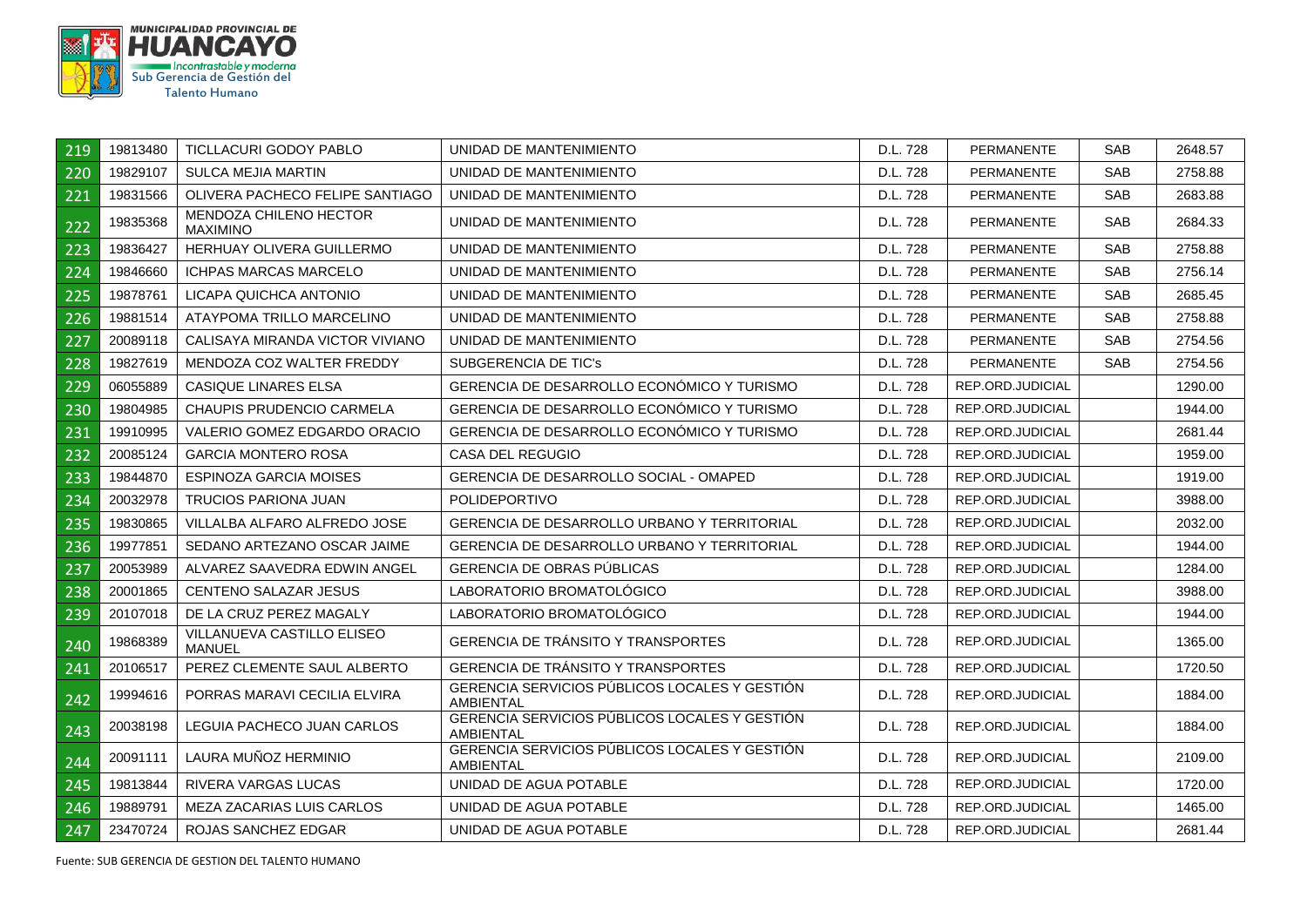

| 248 | 20020337 | AYALA IRRAZABAL TEODORO                          | COMPLEJO RECREACIONAL CERRITO DE LA LIBERTAD | D.L. 728 | REP.ORD.JUDICIAL | 2052.00 |
|-----|----------|--------------------------------------------------|----------------------------------------------|----------|------------------|---------|
| 249 | 20072928 | <b>MATAMOROS CRISPIN JUAN</b>                    | COMPLEJO RECREACIONAL CERRITO DE LA LIBERTAD | D.L. 728 | REP.ORD.JUDICIAL | 1540.00 |
| 250 | 20121112 | <b>CORAZON FELIX FREDY</b>                       | COMPLEJO RECREACIONAL CERRITO DE LA LIBERTAD | D.L. 728 | REP.ORD.JUDICIAL | 3768.00 |
| 251 | 20027220 | HUARINGA ROSALES ZOSIMO RAUL                     | PARQUE IDENTIDAD WANKA                       | D.L. 728 | REP.ORD.JUDICIAL | 1540.00 |
| 252 | 20101048 | HUAMAN HUATORONGO JULIO                          | PARQUE IDENTIDAD WANKA                       | D.L. 728 | REP.ORD.JUDICIAL | 2032.00 |
| 253 | 20112718 | HURTADO POMA YENI KARINA                         | PARQUES Y JARDINES                           | D.L. 728 | REP.ORD.JUDICIAL | 1290.00 |
| 254 | 01187421 | MONTERO ESTRADA DOMINICA                         | <b>PARQUES Y JARDINES</b>                    | D.L. 728 | REP.ORD.JUDICIAL | 1365.00 |
| 255 | 15671082 | <b>TORRES LEON CASIMIRO ANDRES</b>               | <b>PARQUES Y JARDINES</b>                    | D.L. 728 | REP.ORD.JUDICIAL | 2681.44 |
| 256 | 19828007 | SEDANO DE LA CRUZ GUILLERMA                      | PARQUES Y JARDINES                           | D.L. 728 | REP.ORD.JUDICIAL | 1957.00 |
| 257 | 19829117 | SOCUALAYA BAUTISTA ELIZABETH                     | <b>PARQUES Y JARDINES</b>                    | D.L. 728 | REP.ORD.JUDICIAL | 1869.00 |
| 258 | 19834918 | <b>COZ GABRIEL ISAAC</b>                         | PARQUES Y JARDINES                           | D.L. 728 | REP.ORD.JUDICIAL | 1889.00 |
| 259 | 19837726 | TOMAIRO ROA JUAN FRANCISCO                       | PARQUES Y JARDINES                           | D.L. 728 | REP.ORD.JUDICIAL | 1884.00 |
| 260 | 19840629 | RODRIGUEZ SOCA JOSE LUIS                         | PARQUES Y JARDINES                           | D.L. 728 | REP.ORD.JUDICIAL | 2617.38 |
| 261 | 19844223 | PORTA ORIHUELA HERACLEO                          | PARQUES Y JARDINES                           | D.L. 728 | REP.ORD.JUDICIAL | 1984.00 |
| 262 | 19891303 | <b>MATO RAMOS ANSELMO</b>                        | <b>PARQUES Y JARDINES</b>                    | D.L. 728 | REP.ORD.JUDICIAL | 2444.38 |
| 263 | 19925649 | CARRASCO ROSALES JAVIER                          | PARQUES Y JARDINES                           | D.L. 728 | REP.ORD.JUDICIAL | 1565.00 |
| 264 | 19928175 | LAZO SANABRIA FRANCISCO<br><b>EUSEBIO</b>        | PARQUES Y JARDINES                           | D.L. 728 | REP.ORD.JUDICIAL | 2692.38 |
| 265 | 19977791 | ROJAS HUARCAYA TEODOSIO                          | PARQUES Y JARDINES                           | D.L. 728 | REP.ORD.JUDICIAL | 2681.44 |
| 266 | 19981017 | QUISPE ORELLANA WALTER<br><b>ROLANDO</b>         | PARQUES Y JARDINES                           | D.L. 728 | REP.ORD.JUDICIAL | 1540.00 |
| 267 | 19981764 | SEDANO ARTEZANO WALTER                           | PARQUES Y JARDINES                           | D.L. 728 | REP.ORD.JUDICIAL | 1540.00 |
| 268 | 19991204 | GUTIERREZ PORRAS FAUSTINO                        | PARQUES Y JARDINES                           | D.L. 728 | REP.ORD.JUDICIAL | 1869.00 |
| 269 | 19996831 | QUINTO QUISPE FORTUNATO                          | PARQUES Y JARDINES                           | D.L. 728 | REP.ORD.JUDICIAL | 1889.00 |
| 270 | 20020388 | <b>ATAYPOMA TRILLO MARIO</b><br><b>GUILLERMO</b> | PARQUES Y JARDINES                           | D.L. 728 | REP.ORD.JUDICIAL | 2501.44 |
| 271 | 20027331 | LAGOS CUSIPUMA HILDA ISABEL                      | <b>PARQUES Y JARDINES</b>                    | D.L. 728 | REP.ORD.JUDICIAL | 2442.38 |
| 272 | 20049492 | QUISPE HILARION NARDA BETTY                      | PARQUES Y JARDINES                           | D.L. 728 | REP.ORD.JUDICIAL | 2696.16 |
| 273 | 20050096 | CHIRINOS ENCISO RUBEN DARIO                      | PARQUES Y JARDINES                           | D.L. 728 | REP.ORD.JUDICIAL | 2596.16 |
| 274 | 20066507 | DE LA CRUZ OSNAYO JUAN PAOLINO                   | PARQUES Y JARDINES                           | D.L. 728 | REP.ORD.JUDICIAL | 2032.00 |
| 275 | 20070826 | SALCEDO AGUILAR MARCO ANTONIO                    | <b>PARQUES Y JARDINES</b>                    | D.L. 728 | REP.ORD.JUDICIAL | 2596.16 |
| 276 | 20090364 | SANTANA TUNQUE MAXIMILIANA                       | PARQUES Y JARDINES                           | D.L. 728 | REP.ORD.JUDICIAL | 1869.00 |
| 277 | 20105620 | CONTRERAS VILCA ROSALINA                         | PARQUES Y JARDINES                           | D.L. 728 | REP.ORD.JUDICIAL | 1944.00 |